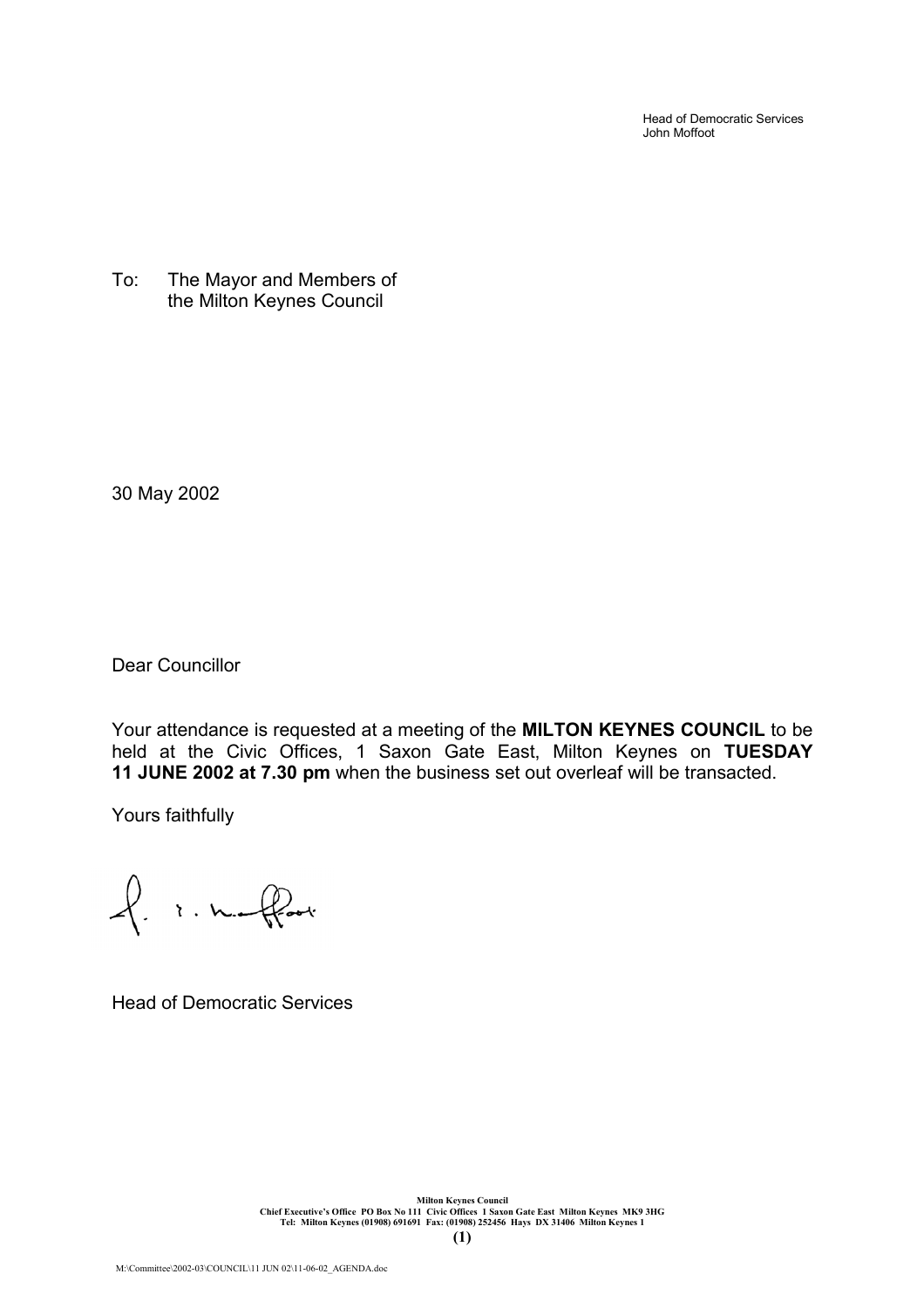# **AGENDA**

Item No:

#### **1. Procedure**

- (a) Apologies
- (b) Minutes

To approve, and the Mayor to sign as a correct record, the Minutes of the meetings of the Council held on 21 May 2002 (Item 1b) (**Pages 6 - 16**).

(c) Declarations of Interest

Members and officers to declare any personal or prejudicial interests they may have in the business to be transacted.

(d) Announcements

To receive announcements, if any.

## **2. Public Involvement**

(a) Deputations and Petitions

No deputations have been submitted for consideration at this meeting.

Any petitions received will be reported at the meeting.

(b) Questions from Members of the Public

To receive questions and provide answers to questions from members of the public.

## **3. Business Remaining from Last Meeting**

None.

## **4. Milton Keynes Council Code of Conduct for Councillors**

To receive a training session from the Head of Legal and Property Services on the Council's Code of Conduct for Councillors.

# **5. Reports from Cabinet and Committees**

(a) Cabinet - 28 May 2002

Minerals Local Plan - Position Statement

RECOMMENDED -

That the Council be recommended to: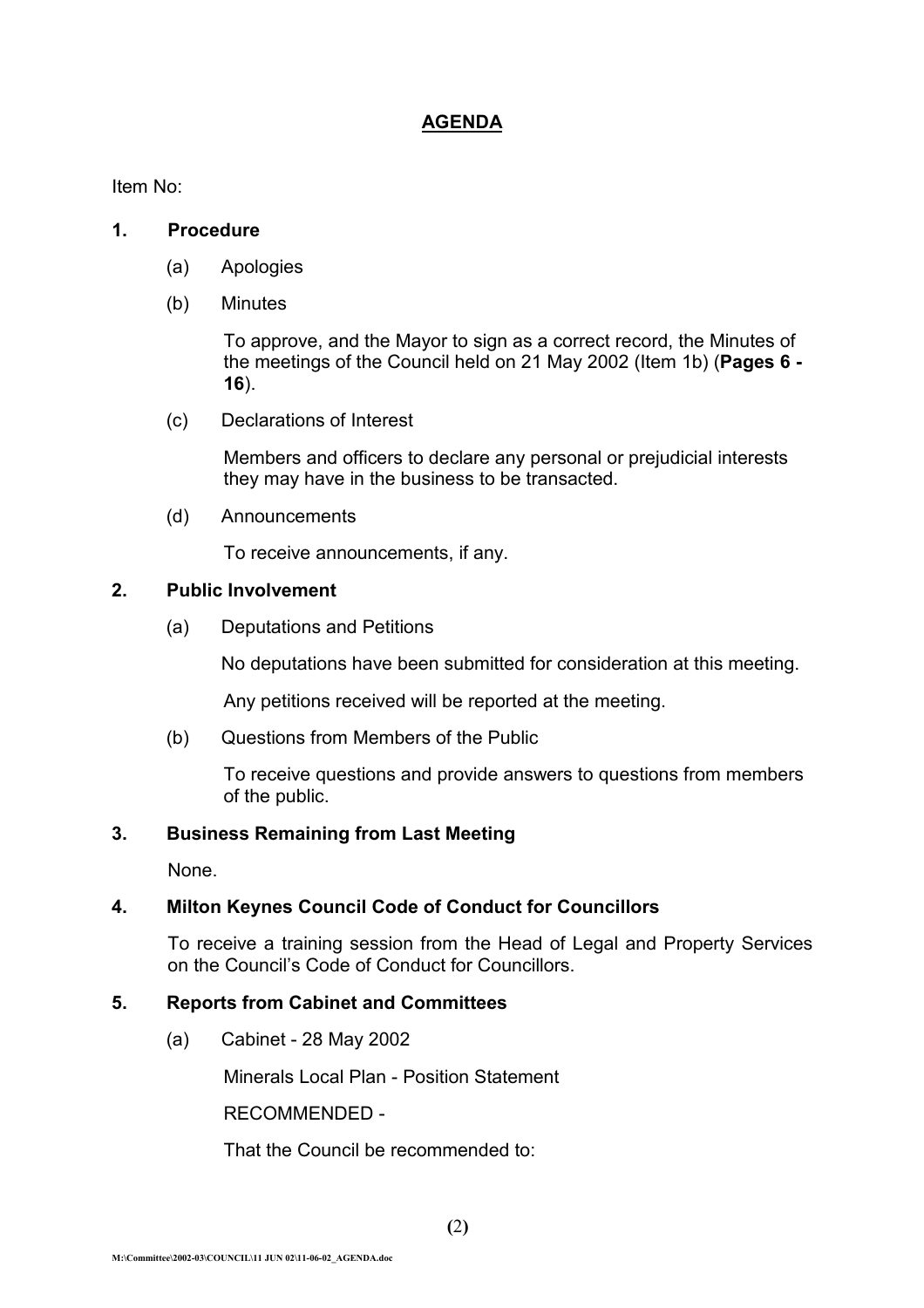- (i) adopt the following principles for the Deposit Draft Minerals Local Plan:
	- 1. to make an appropriate contribution to meet local, regional and national needs for minerals;
	- 2. to protect the Area of Attractive Landscape and to minimise the adverse effects of mineral extraction on the Council's environmental resources, in accordance with Policy M2 of the Adopted Buckinghamshire County Structure Plan 1991-2011;
	- 3. to minimise the adverse effects of mineral extraction on the quality of life of nearby residents;
	- 4. to safeguard deposits of potentially valuable minerals against sterilisation by the types of development that would hinder or prevent their subsequent extraction;
	- 5. to support and safeguard the use of rail for the importation of aggregates; and
	- 6. to secure greater use of secondary and recycled material;
- (ii) allocate the following sites for sand and gravel extraction in the Plan, to meet the Council's apportionment requirement for the period up to 2006:
	- 1. Caldecote Farm; and
	- 2. Manor Farm, Wolverton;
- (iii) that officers negotiate the apportionment requirement with Buckinghamshire County Council, covering the period after 2006.

A copy of the report, considered by the Cabinet, is attached at Item 5a (**Pages 17 - 34**)

(b) Standards Committee - 29 May 2002

New Code of Conduct for Councillors - Guidance on Development Control Matters

RECOMMENDED -

That the draft Guidance on Development Control Matters be adopted, as guidance to the Milton Keynes Council Code of Conduct for Councillors.

A copy of the draft Guidance, considered by the Standards Committee, is attached at Item 5b (**Pages 35 - 46**).